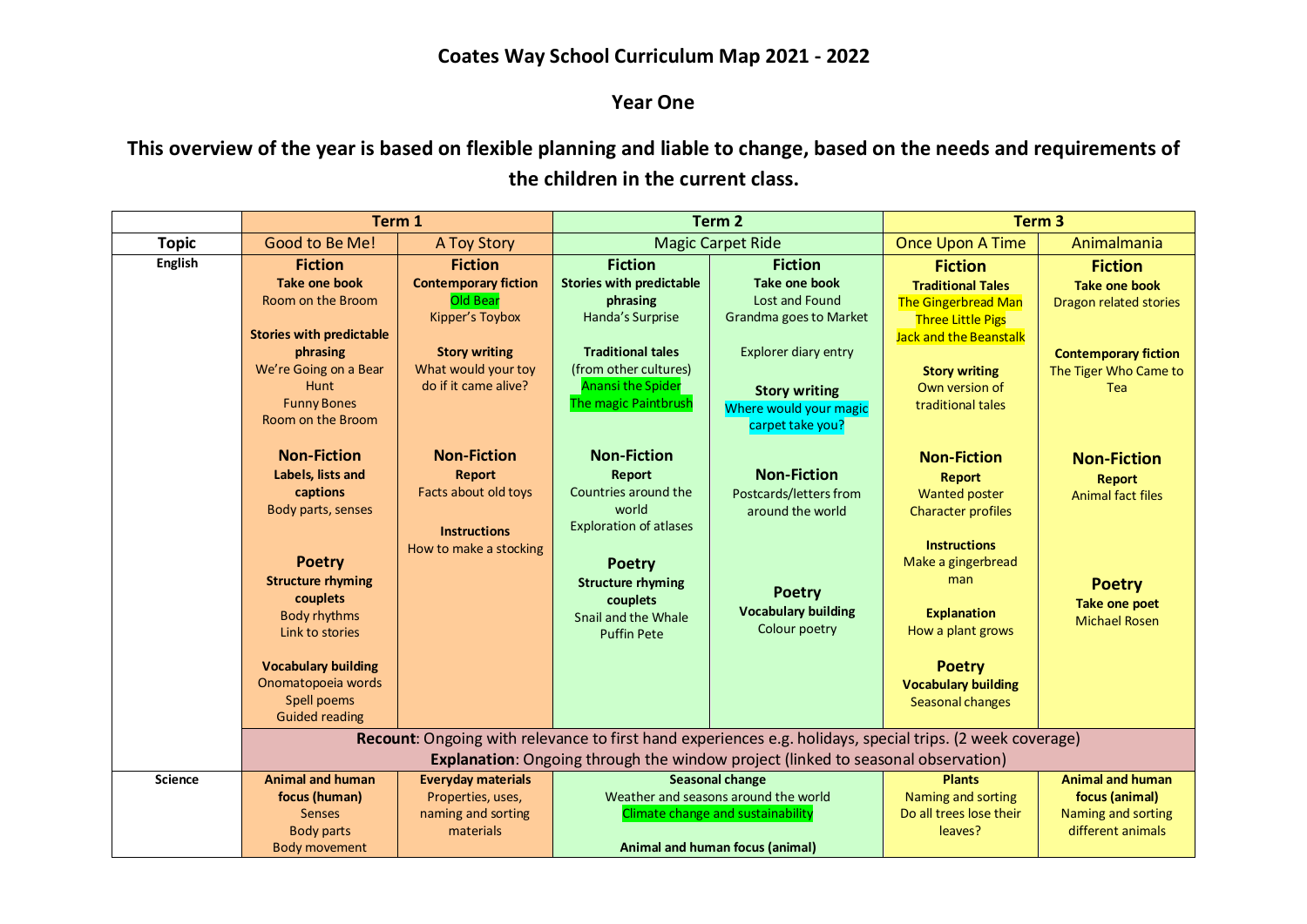|                                             | Why I am special?                                                         | Investigation                          |                                                                                                 | Animals around the world                              | Which plants are the                                                                         | What do animals like to                            |  |
|---------------------------------------------|---------------------------------------------------------------------------|----------------------------------------|-------------------------------------------------------------------------------------------------|-------------------------------------------------------|----------------------------------------------------------------------------------------------|----------------------------------------------------|--|
|                                             |                                                                           | How to keep teddy dry                  |                                                                                                 | <b>Endangered species</b>                             | same and different?                                                                          | eat?<br>Which animals belong                       |  |
|                                             |                                                                           |                                        |                                                                                                 |                                                       |                                                                                              | together?                                          |  |
|                                             |                                                                           |                                        |                                                                                                 |                                                       |                                                                                              | How do animals adapt                               |  |
|                                             |                                                                           |                                        |                                                                                                 |                                                       |                                                                                              | to the seasons?                                    |  |
|                                             |                                                                           |                                        |                                                                                                 | <b>Ongoing: Seasonal changes and weather patterns</b> |                                                                                              |                                                    |  |
| <b>Maths</b>                                | Learning sequence 1: Geometry - Positional                                |                                        | Learning sequence 15/16: Measures - The Language of<br>Comparing Length, Height, Mass and Speed |                                                       | Learning sequence 26/27/28: Multiplication and                                               |                                                    |  |
| <b>Following White</b><br><b>Rose Maths</b> | <b>Language Including Ordinal Numbers</b>                                 |                                        |                                                                                                 |                                                       | Division - Equal or Unequal Groups and<br><b>Remainders</b>                                  |                                                    |  |
| planning                                    | Learning sequence $2/3$ : Numbers to Ten - Finding                        |                                        | Sequencing Events - Days of the Week and Months of<br>the Year                                  |                                                       | Multiplication - Repeated Addition and Arrays                                                |                                                    |  |
|                                             | Patterns in Numbers (including subitising)                                |                                        |                                                                                                 |                                                       | (number of groups and size of group)                                                         |                                                    |  |
|                                             | Numbers to Ten - Counting and Comparison (more,                           |                                        | Learning sequence 17/18: Numbers to Twenty -                                                    |                                                       | Multiplication - Problem Solving (identifying the                                            |                                                    |  |
|                                             | less, fewer)                                                              |                                        | Adding using 'Think 10'                                                                         |                                                       | number of groups and size of the group)                                                      |                                                    |  |
|                                             |                                                                           |                                        | Numbers to Twenty - Subtraction using 'Think 10'                                                |                                                       |                                                                                              |                                                    |  |
|                                             |                                                                           | Learning sequence 4/5: Numbers to Ten- |                                                                                                 |                                                       |                                                                                              | Learning sequence 29: Multiplication – Scaling and |  |
|                                             | <b>Estimating and Ordering</b><br>Numbers to Ten - Regrouping the Whole   |                                        | Learning sequence 19/20: Numbers to Twenty -<br><b>Equality and Balance</b>                     |                                                       | Counting in 2s to 24                                                                         |                                                    |  |
|                                             |                                                                           |                                        | Numbers to Twenty - Part or Whole Unknown                                                       |                                                       | Learning sequence 30: Division - Sharing and                                                 |                                                    |  |
|                                             | Learning sequence 6: Numbers to Ten - Part Whole                          |                                        |                                                                                                 |                                                       | <b>Grouping Problems</b>                                                                     |                                                    |  |
|                                             | <b>Addition and Subtraction</b>                                           |                                        | Learning sequence 21/22: Numbers to Twenty -                                                    |                                                       |                                                                                              |                                                    |  |
|                                             |                                                                           |                                        | Language and Problem Solving (part or whole                                                     |                                                       | Learning sequence 31: Time - Telling the Time,                                               |                                                    |  |
|                                             | Learning sequence 7/8: Numbers to Ten-Solving                             |                                        | unknown)                                                                                        |                                                       | O'clock and Half Past                                                                        |                                                    |  |
|                                             | Problems Using Part or Whole Unknown<br>Numbers to Ten - Comparison       |                                        | Numbers to Twenty - Comparison (difference, more,<br>less, fewer) including Statistics          |                                                       | Learning sequence 32: Fractions - Sharing Into                                               |                                                    |  |
|                                             |                                                                           |                                        |                                                                                                 |                                                       | <b>Equal Groups</b>                                                                          |                                                    |  |
|                                             | Learning sequence 9: Numbers to Ten – Equality                            |                                        | Learning sequence 23: Measures – Coins and                                                      |                                                       |                                                                                              |                                                    |  |
|                                             | and Balance                                                               |                                        | Combinations to 20p, Ordering and Comparing                                                     |                                                       | Learning sequence 33: Fractions - Equal or Unequal                                           |                                                    |  |
|                                             |                                                                           |                                        |                                                                                                 |                                                       | Parts of Shapes                                                                              |                                                    |  |
|                                             | Learning sequence 10/11: Numbers to Twenty -                              |                                        | Learning sequence 24: Counting in 2s, 5s 10s.                                                   |                                                       |                                                                                              |                                                    |  |
|                                             | Making 10 and Some More<br>Numbers to Twenty - Estimating and Ordering, 1 |                                        | Learning sequence 25: Measures - Non-standard                                                   |                                                       | Learning sequence 34: Fractions - Of Continuous<br><b>Quantities Including Capacity</b>      |                                                    |  |
|                                             | More and 1 Less                                                           |                                        | <b>Measures and Introducing Simple Standard Measures</b>                                        |                                                       |                                                                                              |                                                    |  |
|                                             |                                                                           |                                        |                                                                                                 |                                                       | Learning sequence 35: Numbers to Twenty -<br><b>Review</b>                                   |                                                    |  |
|                                             | Learning sequence $12/13$ : Numbers to Twenty –                           |                                        |                                                                                                 |                                                       |                                                                                              |                                                    |  |
|                                             | Doubling and Halving                                                      |                                        |                                                                                                 |                                                       |                                                                                              |                                                    |  |
|                                             | Numbers to Twenty - Odd and Even Numbers                                  |                                        |                                                                                                 |                                                       | Learning sequence 36/37: Numbers to One<br>Hundred - Place Value and Digits, Making Tens and |                                                    |  |
|                                             | Learning sequence 14: Geometry - Names and                                |                                        |                                                                                                 |                                                       | <b>Some More</b>                                                                             |                                                    |  |
|                                             | Properties of 2-D and 3-D Shape                                           |                                        |                                                                                                 |                                                       | Place Value - Estimation, Ordering and Comparison                                            |                                                    |  |
|                                             |                                                                           |                                        |                                                                                                 |                                                       |                                                                                              |                                                    |  |
| Computing                                   | Let's create<br>E-Safety                                                  |                                        | Discovering programming<br><b>E-Safety</b>                                                      |                                                       |                                                                                              | <b>Visual information</b><br><b>E-Safety</b>       |  |
| <b>RE</b>                                   | The wonder of nature                                                      | Light as a symbol                      | <b>Special books</b>                                                                            | Giving up something for                               |                                                                                              | <b>Belonging</b>                                   |  |
|                                             | Christianity - Creation,                                                  | Christianity - Nativity                | Special book from home                                                                          | Love/Easter                                           |                                                                                              | Welcoming babies into the family - Christening     |  |
|                                             | <b>Harvest</b>                                                            |                                        | Bible/ Bhagavad Gita -                                                                          | 'Dogger'                                              |                                                                                              | (Christianity)/Aqiqa (Islam)                       |  |
|                                             |                                                                           |                                        | Hindu stories/Qur'an                                                                            | Christianity - Easter                                 |                                                                                              |                                                    |  |